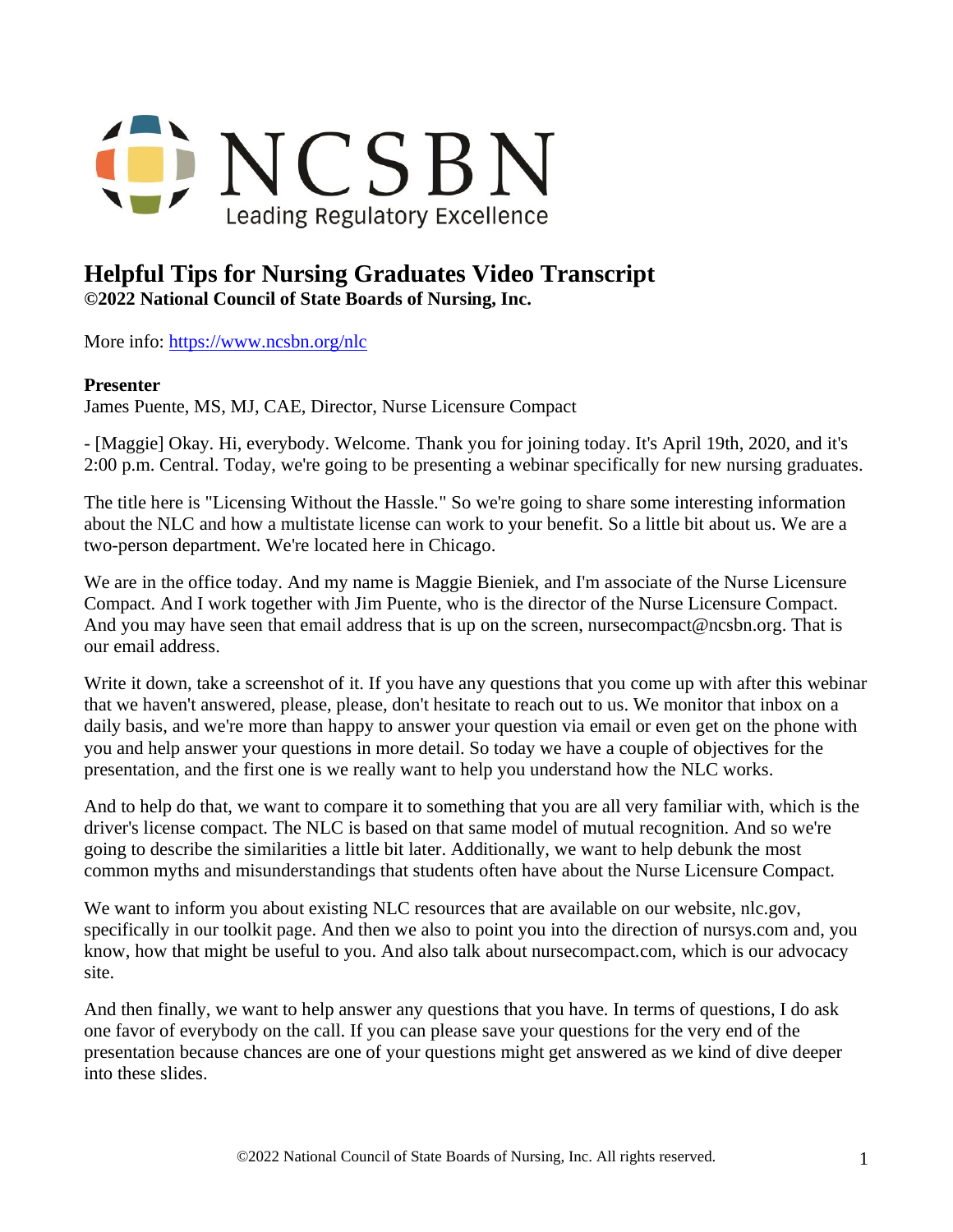And I will leave a few minutes at the end to address any remaining questions that you all have. So by raise of hands in the chat, hopefully, this will be almost everybody, who has heard of the Nurse Licensure Compact?

I see all the hands going up. So yes, there's a lot of familiarity with the Nurse Licensure Compact, as there should be because we are growing. We are at 39 states, anticipating that we'll be at 40 pretty soon. And the NLC is basically a contract between party states that's established to fix a problem of multistate concern.

So in terms of the compact, it fixes the problem for nurses having to apply for and obtain multiple licenses in every state of practice. It eliminates duplicative processes, multiple fees, and allows for easier nurse mobility between compact states. And so, as is suggested by the term contract, the language of the NLC is the same in every state.

Every party state is a signatory of the same contract and there is substantive sameness in the language of the compact, which gets signed into law by the governor of each state. The NLC in brief allows nurses with one multistate license issued from their primary state of residence to practice in all states that are members of the Nurse Licensure Compact.

And notice that I said, "Issued from their primary state of residence." Primary state of residence isn't about home or property ownership, it's about where all of your legal documentation is from. So, for example, my primary state of residence is Illinois because I have a driver's license in Illinois, I'm registered to vote in Illinois, I pay my taxes in Illinois.

That is my primary state of residence. Even if I had property in Florida or Colorado, just because I may have property there, that does not mean that those are my primary states of residence. You can only have one. And that's usually where your documentation is from, like your driver's license. And in order to be eligible for a multistate license, a nurse needs to have primary state of residence in one of the compact states.

So, as I said, there's currently 39. We'll look at the map a little bit later. But if you reside in a noncompact state, like Illinois is a non-compact state, unfortunately, you don't meet those residency requirements to hold a multistate license. So that's one of those myths that we often get. Nurses think that if they're going to be practicing in a compact state, they could be eligible for a compact license from that state.

It's based off of your primary state of residence. So you need to legally reside in a compact state to be eligible for that multistate license. And this is also one of those 11 uniform licensure requirements for holding and maintaining a compact license, and we'll cover the remaining 10 of them on a later slide. So I think we said this already, the NLC enables nurses to practice in all compact states, whether that be physically or via telehealth, subject to each state's laws.

Telehealth is a big thing nowadays. You know, more than probably 95% of you will at some point in your career practice via telehealth. And so the NLC facilitates that process. Now the exciting part, our current map.

So up on the screen, you can see that there are 39 states that enacted the NLC. So that encompasses all the dark blue, the light blue, and the purple. And I'll get into what the different colors mean. So all the dark blue are the states that have fully implemented the NLC. So nurses that have residence in any of the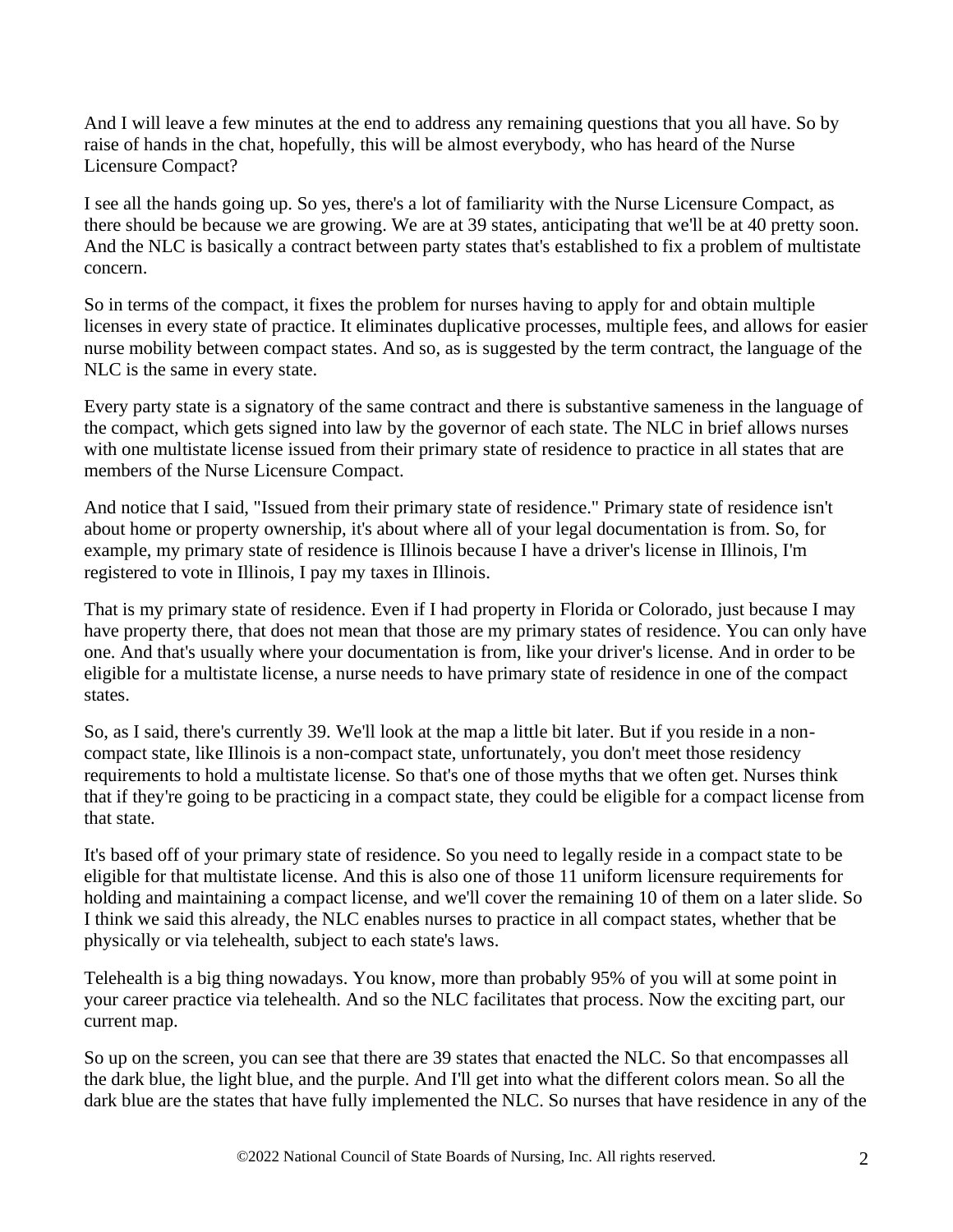dark blue states can practice with their multistate license in all of the dark blue states without having to do anything further.

Their multistate license covers them to practice in all the dark blue states. Now let's go to Guam. Guam is purple because Guam partially implemented the NLC. They're pending full implementation, and we anticipate that it's going to be some time in 2022. But what does partial implementation mean?

It means that nurses who currently have a compact license from any of the dark blue states can go and practice and help out in Guam with their multistate license. There's nothing additional that they need to do. However, nurses who are residents of Guam cannot obtain or apply to upgrade their single state license to a multistate license until Guam fully implements.

And, again, we're not sure exactly when that full implementation date will be, but we're anticipating sometime in 2022. Now you also see Ohio, Pennsylvania, Virgin Islands. Those are all light blue. This means that these states have enacted the NLC, meaning the governor has signed the compact language into law in those states and territories, but they're still waiting to implement the NLC.

And so until the NLC is implemented in those states, nurses who legally reside in those states will not be eligible for a multistate license and nurses who have residence in other compact states cannot practice in Ohio, Pennsylvania, or Virgin islands until full implementation.

And in terms of Ohio, we know when their implementation date will be. And they are planning on implementing on the first of the year in 2023, January 1st of 2023. And then in terms of Pennsylvania and Virgin Islands, we're anticipating that it'll be sometime in 2023, but we're unsure exactly when that will be.

Implementation usually happens about six months to a year after enactment. As soon as we find out exactly when their implementation date will be, we will post that information on our website, which is nlc.gov. There, you will see an interactive map where if you'll kind of hover over the states, we'll say when the implementation date is as soon as we get that information.

So I think we talked about a lot of this, about how the NLC works. And as I said, in order to obtain a multistate license, a nurse needs to be a resident of a compact state. And then with that multistate license, they can practice physically or telephonically in all compact states.

But in addition to meeting that residency requirement, a nurse also needs to meet the additional 11 uniform licensure requirements for a compact license. And chances are that many of you, if you meet the residency requirement, you will have met the other 11 requirements as well. So we mentioned telehealth.

Obviously, that's one reason a nurse may need a multistate license, but why else need more than one license? That's because you need a license, more than one license, because practice requires licensure. And practice takes place in the state where the patient or the consumer of nursing services is located at the time nursing service is provided.

So if you look on the right hand of the screen, there are many different types of nurses besides just telehealth nurses or travel nurses that would require a multistate license. Nurses who are faculty and they are engaging with students in various states, they need to be licensed in every state where their students are located.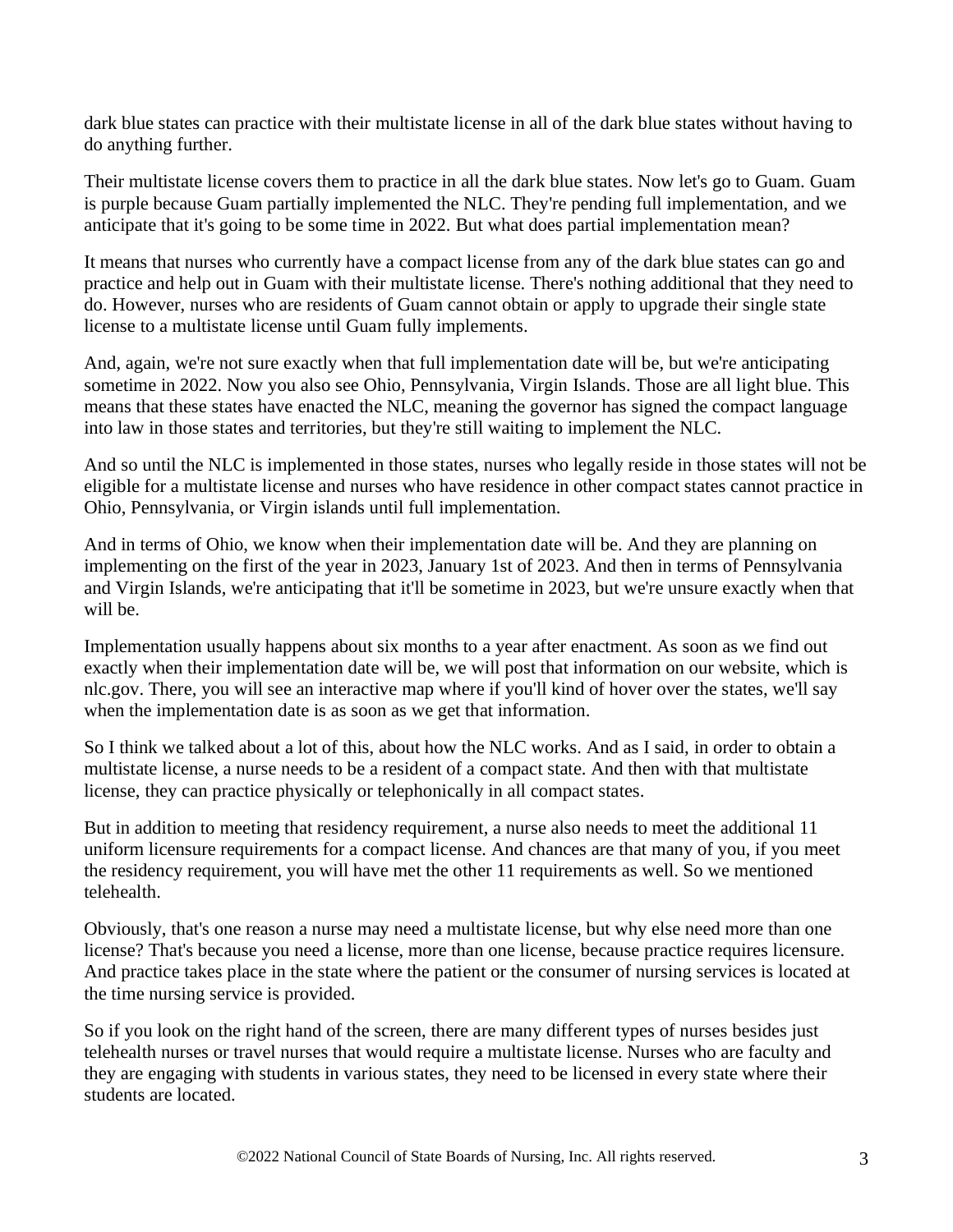So a multistate license facilitates teaching students in multiple states. Additionally, nurses who are in the military, or military spouses specifically, they have to go through multiple relocations throughout their military careers, sometimes residing in a state for two, three, even four years.

And so if they have a home of record or a domicile state in one of the compact states, they will have a multistate license that will allow them to continue practicing in multiple states throughout their military career as they move. And then you can see, additionally, travel nurses or nurses that reside near borders and need to practice in adjacent states often benefit from a multistate license.

One of the most common examples that we use is if a nurse, for example, lives in Kansas City, Kansas but commutes to Kansas City, Missouri for work every day, they drive right across that border, where does that nurse need a license? Anybody know?

Can you put that into chat? Again, their home state is Kansas City, Missouri, but they're commuting to work to Kansas City, Kansas. Where does the nurse need to have their multistate license from? Exactly, Kansas City, Kansas, because that is their home state. So like we said earlier, multistate license is obtained from a nurse's primary state of residence if that's a compact state.

So if their primary state of residence is Kansas, they need that multistate license from Kansas. And with that multistate license, they can then travel across state lines to Kansas City, Missouri and practice on that one license in both states, similarly to how your driver's license works. I have a driver's license in Illinois, and that's where...Illinois is my home state.

So that's where my driver's license is from. And all states are in agreement that because I have an Illinois driver's license, I can drive in all of the states that are part of the driver's license compact. In this case, there's 50. Same thing with the NLC. If a nurse has a multistate license from their home state of Kansas, they can practice in all compact states, including Kansas City, Missouri, even if they're driving there every day, Florida, and all the other remaining compact states that we saw earlier on the map.

So now we're going to get into those 11 uniform licensure requirements that I mentioned... Oops, I went too far, that I mentioned earlier. So, as I said, one of the first requirements is that they need to be a resident of a compact state. They need to meet the home state's qualifications.

They have to graduate from a qualifying education program or from a foreign program verified by an independent credentials review agency. They have to pass an English proficiency exam if they're a foreign graduate. They have to pass the NCLEX-RN or the NCLEX-PN exam, or the state board test pool exam, which is the predecessor to the NCLEX.

They cannot have any active discipline on their license. They have to submit to state, federal, and fingerprint-based background checks, criminal background checks. They cannot be enrolled in an alternative program. They have to self-disclose if they are enrolled in an alternative program. They cannot have any misdemeanors related to the practice of nursing as determined by the state board of nursing on a case-by-case basis.

They have to have a valid U.S. social security number. And they cannot have any prior state or federal felony convictions. So what happens if you don't meet one of those requirements? You may still be eligible for a single state license. So one of the most common reasons that a nurse may not meet one of the requirements is they do not meet the residency requirement.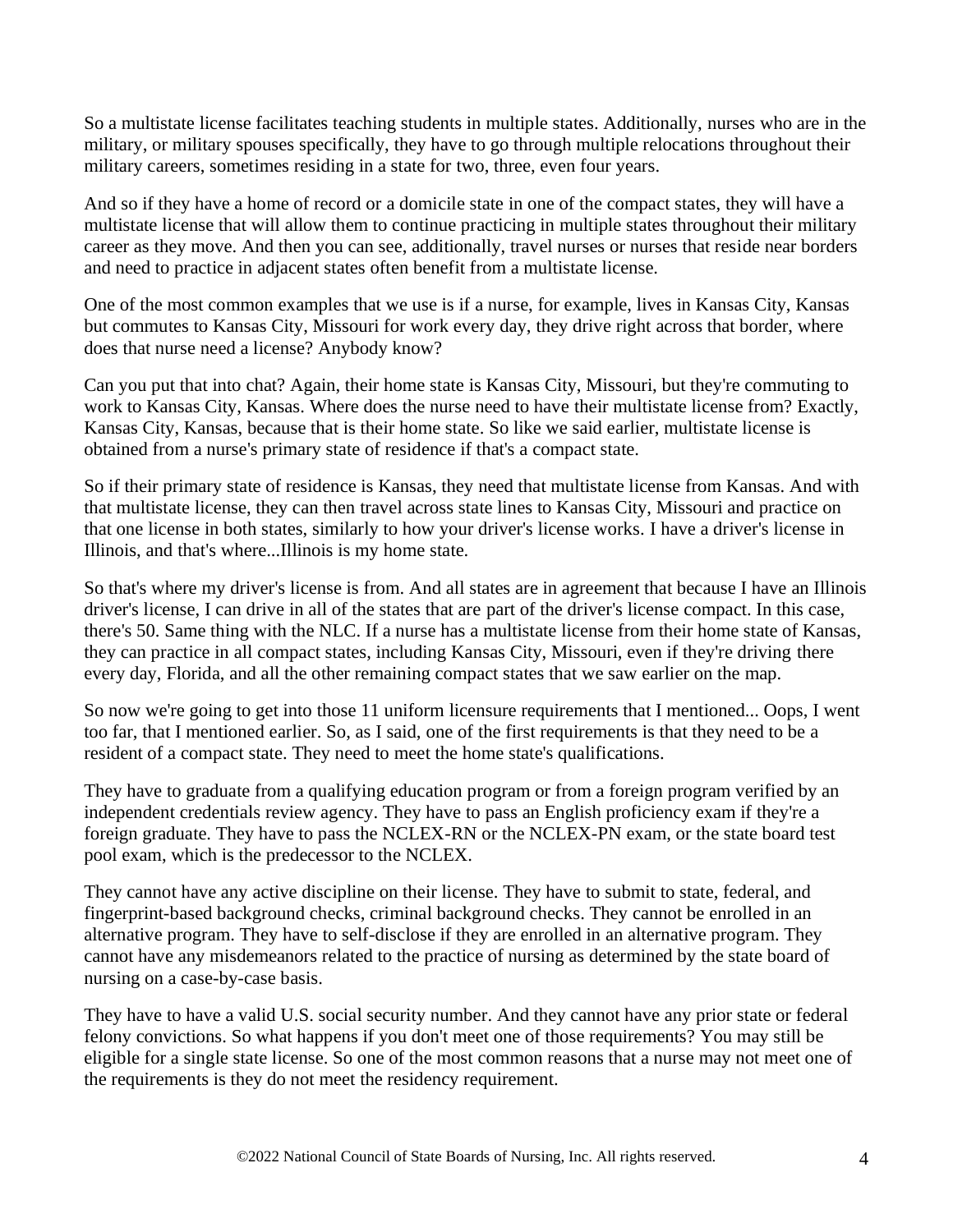They do not have primary state of residence in a compact state. And so in that case, the nurse is eligible for a single state license in whatever states the nurse needs to practice. So if I'm a resident of Illinois and I need to practice in Missouri, I can then apply also for license by endorsement to receive a single state license in Missouri if I do not meet the residency requirements to hold a compact license.

So now let's get into some of the most frequently asked questions we see in that nursecompact@ncsbn.com mailbox that you saw on one of the first slides. And the first question that we get is where can I find the application? One of the most common misconceptions is that the application can be found on the nlc.gov site.

That is not true. You go to obtain your license by exam if you're getting your first initial license, or your license by endorsement application on the board of nursing website. So if you're applying for license by exam with the Florida Board of Nursing, you would go to the Florida Board of Nursing website, you would click on that licensure tab, then you would scroll to see where it says license by exam, and you would select that.

How much does the application cost? We can't answer that question because application costs vary by state. Usually, it's around \$50 to \$200, but the best thing to do would be to contact, again, your board of nursing to determine exactly what those application fees are. How long does application processing take?

Again, that's dependent on the state. So if you are applying, for example, to a large state, like California or Texas, your application processing time will be far longer than if you're applying to a smaller state. California and Texas, they can process applications for months at a time, whereas, for example, Utah will take about a week or so to process an application.

So, again, that's really dependent on what state you're applying to. Will I need to pass the NCLEX again if I move? We get this question all the time, and I will make you happy today in saying that you only need to pass NCLEX once. If you move and you need a new license, you'll have to do the license by endorsement application to obtain additional licenses.

You do not need to take the NCLEX in a new state when you move. And we'll talk about the license by exam, license by endorsement applications in just a little bit. And what if I need a license in another state? Again, that's another application, you'll have to complete the license by endorsement application, which also can be found on the board of nursing website.

So now we get into the obtaining a license. So let's talk about the first initial license, license by exam. You're going to obtain that by going to the board of nursing website in the state where...if you're going to be in a compact state after graduation, you want to apply for license by exam and authorization to test in the compact state where you are going to be legally residing after graduation.

If you're going to be working or practicing in a non-compact state and you already know that after graduation, you are for 100% going to, for example, California, a non-compact state, you're going to want to apply for license by exam and authorization to test with the California Board of Nursing.

And I'm talking about apply with the board. You don't actually physically have to take the exam in California. The exam can be taken in any state that's convenient to you. It is not a state-based exam, it's a national exam. And on our website, if you go to nlc.gov, and in the left-hand navigation panel, you'll see NLC Toolkit.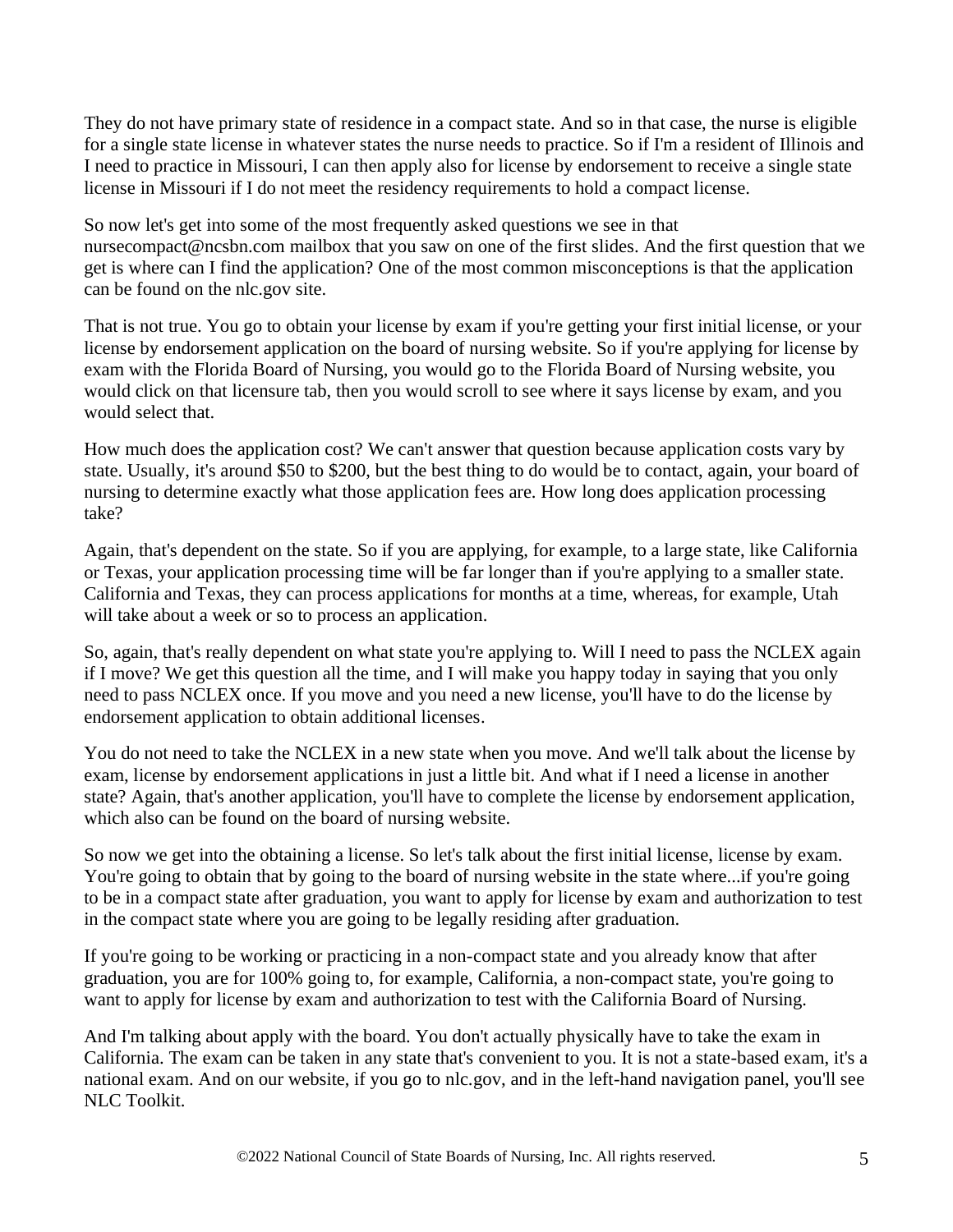And then you can click on our NLC Fact Sheets and Resources, and there, you'll see not a little itty-bitty license by exam flow chart, but you can download a PDF that will highlight more clearly the exact steps you can take when applying for that first initial license. And then if you need additional licenses after you receive your first license by exam.

If, for example, you're changing your primary state of residence from one state to another, or if you need to work additionally in another state but your multistate license might not cover you to work in that state, you'll have to apply for license by endorsement to receive those additional licenses.

So we already said that you don't have to take the NCLEX more than once. We also said that the NCLEX can be taken in any state that's convenient to you. It's a national exam, it's the same anywhere.

So it doesn't necessarily have to be taken in the state where your nursing program is located. That's often a misconception or a common myth that we hear. Additionally, as we said, the good news is you should never have to pass the NCLEX exam again, even when you're moving.

Now, if you take, for example, a break from nursing for about five or six years, let's say, you might have to take refresher courses, but you don't have to pass the NCLEX again. And as I said, unless you plan to practice in the state where you graduated from your nursing program, there is no requirement that you apply for your first license in that state.

And, again, just a quick reminder, if you are or will be a resident of a compact state, it makes sense for you to apply to the state that you plan to declare as your primary state of residence and in which you will practice. So we mentioned earlier about the types of nurses the NLC benefits, but we also see overwhelmingly from new nursing students that they tell us they plan to live and work in an NLC state rather than a non-NLC state post-graduation because it enables them to practice via telehealth or do travel nursing in multiple states without having to apply for a single state license in every state where they want to practice.

On the flip side of that, employers also benefit from a nurse holding a multistate license because when they're recruiting a nurse to another state, and the other state where the employer is located is a compact state, and the nurse already has a compact license from his or her home state, that nurse can be available to practice immediately because that multistate license from the nurse's home state enables them or gives that nurse the authority to practice in all compact states.

If the nurse is going to be temporarily practicing in that state or commuting to that state, then there's nothing the nurse needs to do to work on the multistate license in another compact state. Remember, if the nurse decides that they're going to change their legal residence to the compact state where their employer is located, what they will have to do is apply for license by endorsement with the board of nursing in that state to receive a new multistate license from their new home state.

That shouldn't be surprising because just like if I were to move from Illinois to Florida and change my primary state of residence, I, too, would have to get a new Florida driver's license because I would become a Florida resident. If I didn't change my primary state of residence, there's nothing additional that I would need to do to be able to drive in Florida or any other state for that matter.

So, hopefully, you guys can see the parallels there. Now we're going to cover some moving scenarios because life takes us in all sorts of different directions. And we often get questions from nurses or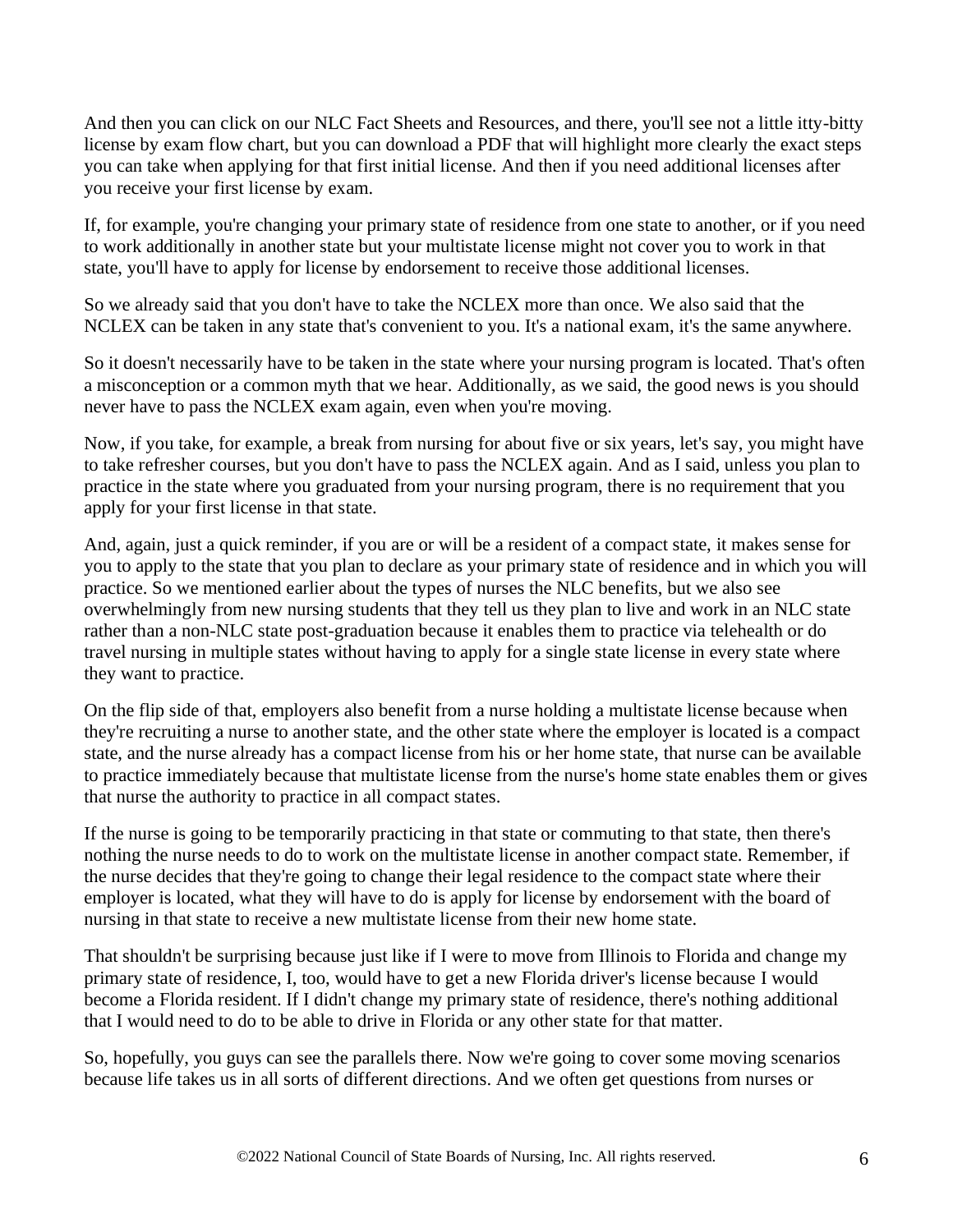nursing students who are about to start their nursing career, what happens when they change their PSOR?

So here, we're going to go through a few common scenarios of what you need to do when you're moving from, one, a non-compact to a compact state, two, a compact to a non-compact state, or three, a compact to a compact state. So let's start with the first scenario. And I'm going to use some states for examples because I think that always helps.

So I'm picking on Illinois today. So I'm going to continue with that and say Nurse A is moving from a non-compact state, Illinois, to a compact state, Florida. What does that nurse have to do? Well, she'll have to apply for license by endorsement in the new state of residency, Florida. And that license by endorsement application can be found where?

Put it in the chat. Okay. No, one's chatting it. So that license by endorsement application can be found on the board of nursing website. Thank you, Sherry.

And that individual single state license from the former state, Illinois, will be unaffected. And so the nurse will be able to maintain that single state license from Illinois if they're still going to be practicing in Illinois, or if they decide they have no more need for an Illinois license, they can just simply let it lapse.

Now the second scenario. The nurse is moving from a compact to a non-compact state. So let's flip those states around. The nurse is moving from Florida to Illinois. So what does that nurse have to do? Again, the nurse needs to apply for license by endorsement in their new state of residency, Illinois. They can find that license by endorsement application on the Illinois Board of Nursing website.

But what happens to my compact license? The nurse will no longer meet the residency requirements to maintain a compact license, and so that Florida compact license will be changed to single state. And the nurse will have to notify the board of nursing of the compact state of their new address. And then finally, the third scenario.

A nurse is moving from a compact state to another compact state. So say a nurse is moving from Colorado to Florida. So what happens? Well, as I said, it's one of the benefits of having a compact license, especially to employers, because the nurse can practice on their former multistate license from their former state, I think we said the former state would be Colorado, in their new home state of Florida until their new license is issued.

But upon moving, upon changing state of legal residence, that nurse is still required to apply for license by endorsement to receive a new multistate license from their new home state. And once they receive that new multistate license from their new home state, their former license will be inactivated.

And, again, the nurse will have to notify the board of nursing in the former state of their new address. And I think we said this in covering why a nurse needs to be licensed in multiple states. And that's because a nurse needs to have the authority to practice or the privilege to practice in the state where the patient or consumer of nursing service is located at the time nursing service is provided.

So if a nurse is practicing via telehealth and that nurse lives in Colorado but is communicating with a patient that lives in Florida, that nurse needs to have a multistate license that would enable them to practice in Colorado, Florida, and all compact states.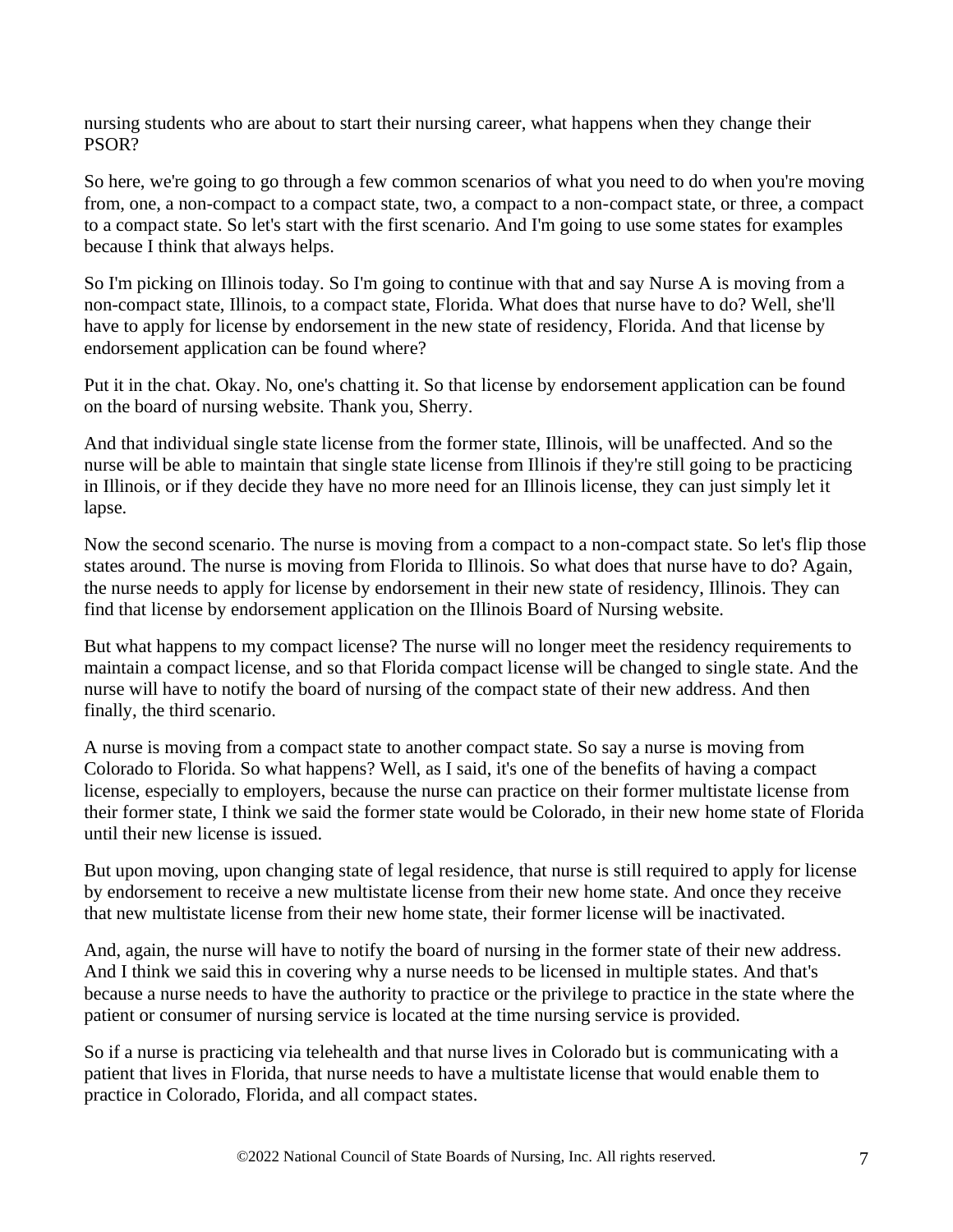Or if ineligible for a compact license, the nurse needs to have single state licenses in every state where their patients or consumers of nursing services are located. And in terms of the Nurse Practice Act, you should always follow the Nurse Practice Act of the state where the patient is located at the time nursing service is provided.

And up on the screen, you can see the website where the Nurse Practice Acts for each states can be located. Some more good news in terms of continuing education. If a nurse has a compact license, the nurse needs to meet continuing education requirements of their home state, the state that issued them a compact license.

That's the state to which they owe CEs, and they need to meet that home state's requirements. They do not need to meet the continuing education requirements of every single state that's part of the compact. Alternatively, if a nurse needs additional licenses and holds licenses in non-compact states, well, those states might have their own continuing education requirements that nurses are required to complete in addition.

So if I have a compact license but I'm additionally practicing in, for example, California, although I met my homes state's requirements for continuing education, I may also have to meet continuing education requirements of California to maintain that single state license in California. Now I want to talk to you about some resources that we mentioned earlier, and the first one is nursys.com.

Hopefully, many of you have heard of this. I think that you as well as your employers will use this throughout your nursing career. It's just a quick and easy way or a place that you can go to to verify whether or not you have a compact license and see all the states where you have authority to practice.

So it's very simple. You'll go to nursys.com, click on that middle icon, which is QuickConfirm. And you can search by your name, license number, or NCSBN ID. Then you can click View Report. And on the report page, you can click where can the nurse practice as an RN or PN?

And it'll pull up your individualized authority to practice map, where if you have a compact license, all the compact states will be highlighted. And if you have additional single state licenses in non-compact states, those will be highlighted as well. And then I mentioned this earlier as well. If you go to nlc.gov, that's our homepage, and you go to that left-hand navigation bar, you can click NLC Toolkit, and there, you can go to various fact sheets that we have specifically geared towards nursing students.

We have one geared for travel nurses, military nurses. We have a comparison of the NLC and the driver's license compact. We have moving scenarios. And additionally, we have about five or six short three to seven-minute videos that help explain the NLC a little bit more as well.

Now, what happens if you reside in a non-compact state? We often get questions... Recently, we exhibited at NSNA, and we had students come up to us, letting us know that they really support the compact, but unfortunately, they don't meet the residency requirement. They live in a non-compact state.

What can they do? And one thing that you can do is go to our advocacy site, that's www.nursecompact.com. There, you can enter your zip code, and by your zip code, it'll pull a templated letter that you can modify or send as is directly to your elected officials, letting them know that you support the NLC in your state.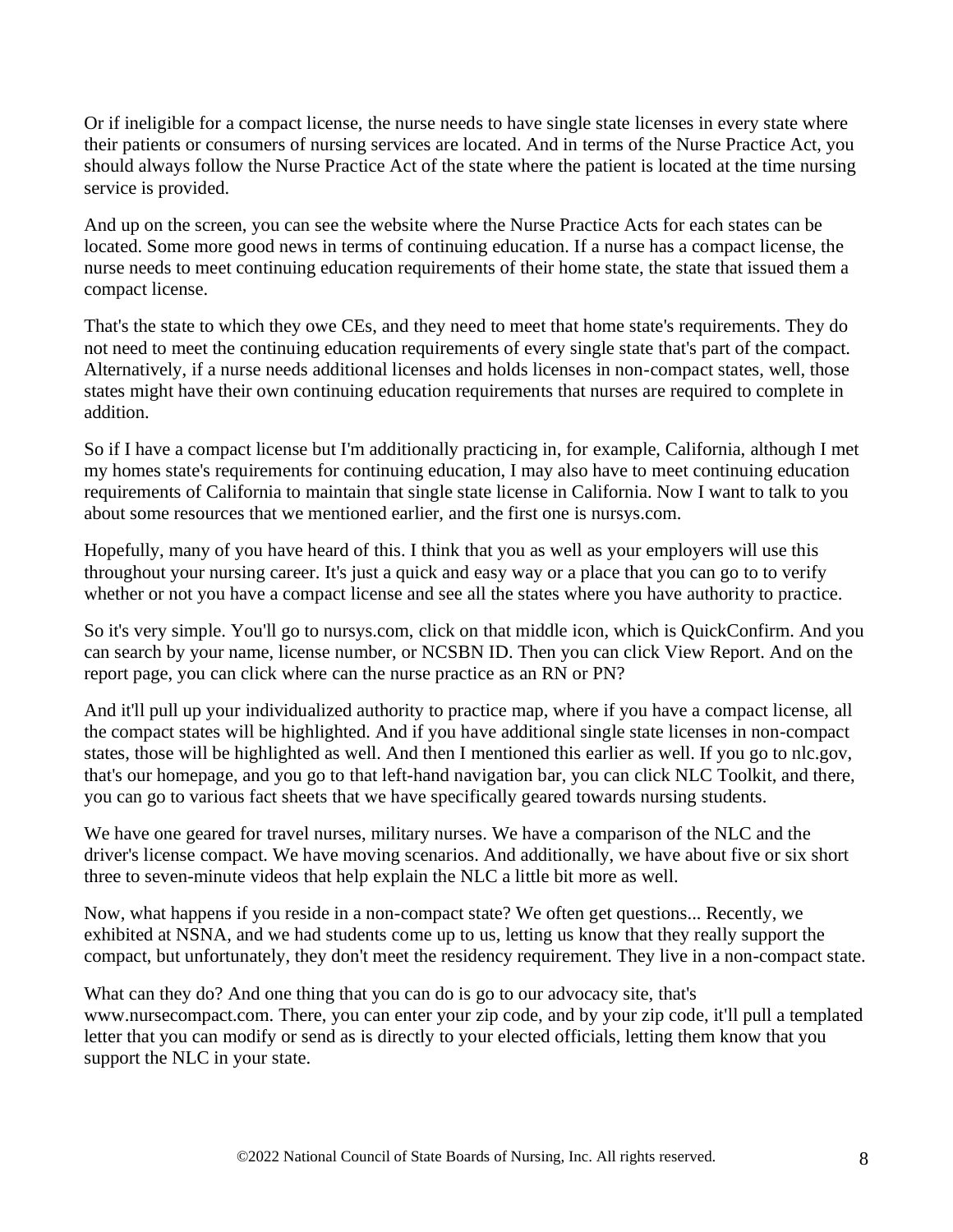And every voice counts. So definitely share this website with your nursing colleagues. What are other ways that you can become involved in supporting legislation? You can educate stakeholders about the NLC. As I said, you can send that letter to your elected officials. You can even contact or meet with your elected officials.

You can start a petition at www.change.org and send that to your legislator. You can volunteer to testify when a bill is heard before a legislative committee. Or finally, you can be the catalyst and get your national organization or employer to formally endorse the NLC.

On this slide, you see all the growing list of NLC supporters across the United States. So we're constantly adding new supporters to this list. So if you would be the catalyst for your organization and your organization would like to join this list of supporters, please go ahead and reach out to us.

And that concludes the presentation. I will open the floor up for any questions that you guys have. And you can put your question in chat, or raise your hand and I'll go ahead and unmute your line.

I see Latarsha Flowers. Do you have a question, or was that from earlier? You can go ahead and unmute.

- [Latarsha] That was from earlier. Thank you.

- Okay.

- And, Tamara, do you have a question? It looks like not. Then also feel free to utilize the chat, which is located at the top of your screen, to send any questions. I do see one that came in, and that's, "Why is Puerto Rico missing?"

And one of the major reasons that Puerto Rico is missing is because they do not utilize the NCLEX. And so that is one of the requirements. And until they utilize the NCLEX exam, they're ineligible to be a part of the compact, but there are conversations around that.

And so, again, as soon as we learn more, we will keep you guys informed. Any other questions? I see Corrin. You have your hand raised?

- [Corrin] Yes, I do. I am a nurse who is graduating at the end of the semester in Pennsylvania. So I'll have a single state license before Pennsylvania enacts the compact. If they do enact the compact, what do I have to do as an already licensed nurse in Pennsylvania to get a multistate license?

- Absolutely. So I'm assuming that post-graduation, you're going to be living in and practicing in Pennsylvania. Is that correct?

- That's correct.

- Okay. So after they fully implement the compact, nurses in Pennsylvania will receive a communication from the Pennsylvania Board of Nursing letting you know how to upgrade to a multistate license. So keep an eye out for that. And basically, then you just have to upgrade your single state license to a multistate license. It's usually, you know, a small application and a fee, and then that multistate license would then enable you to practice in all the compact states.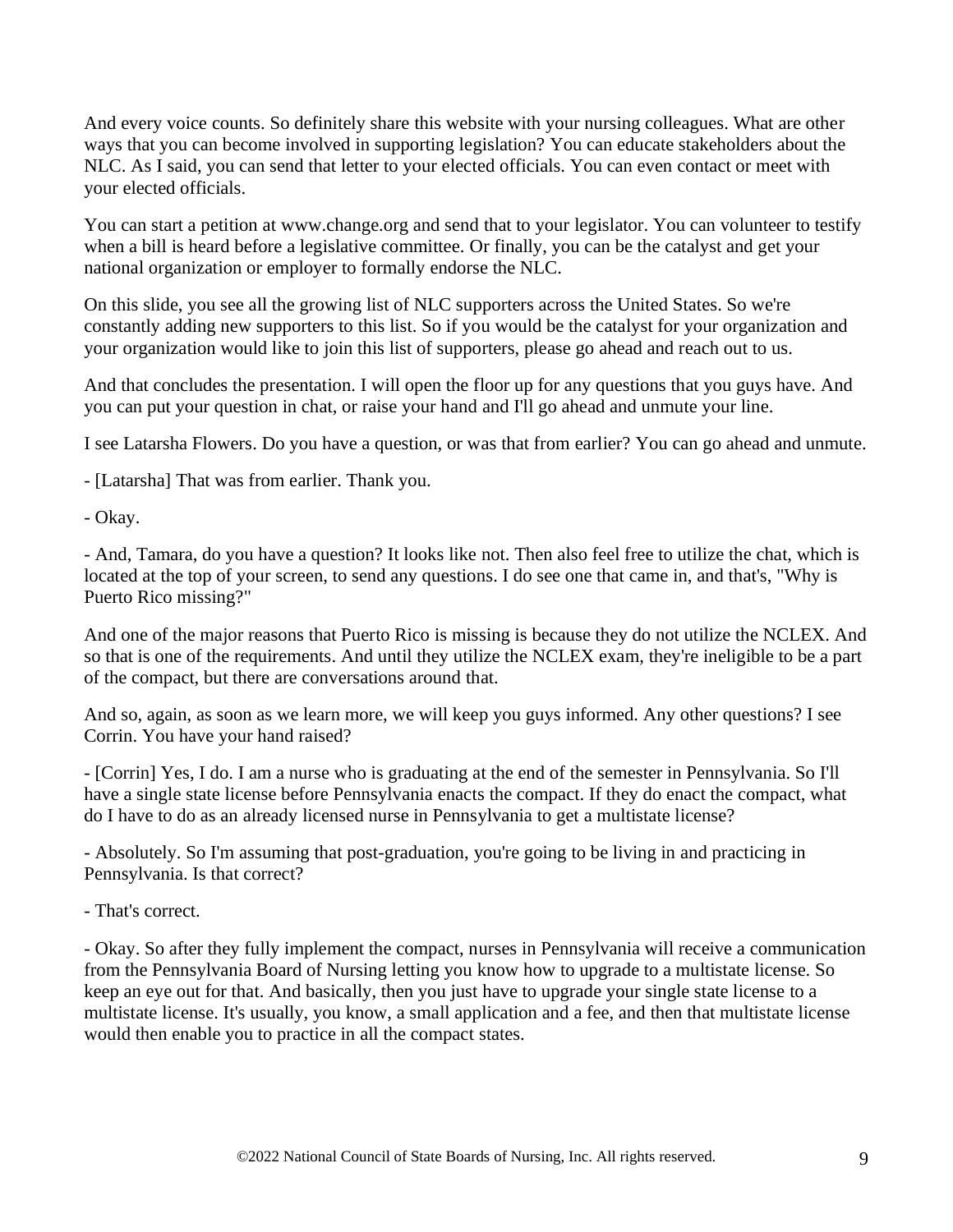I do want to let you know that upgrading to a multistate license can be done at any time after a state implements. It's not tied to renewals, so you don't have to wait for your license renewal time to be able to upgrade.

- Wonderful. Thank you very much.

- Thank you. And there is a question in the chat, and I see, "Please confirm that Nevada is not a compact state." And that is correct. Nevada is not a compact state. They did try to pass legislation, but ultimately, that failed. It was, like, last year.

Any other questions, comments? Okay. We'll give it another minute or so. And if there are no questions or if you can't think of one but think of one later, I'm going to type in our email address into the chat again, and feel free to reach out to us at any point in time.

And we're happy to answer any questions that you guys have. And there is our email address. There is one question, and it says, "I have a student who is moving to Texas after graduation. Is it better to wait and take the NCLEX in that state or in Tennessee before he moves?"

So remember, the NCLEX can be taken in any state that's convenient to the student. So if the student is located in Tennessee and they have an exam center right next door, they can go take that exam right in the state where they're at. The question is where will they apply for license by exam and authorization to test?

If they know 100% that they're going to be moving to Texas, for example, they've already accepted a job offer in Texas, it may make sense to apply for license by exam and authorization to test with the Texas Board of Nursing.

On their application, they can indicate, "I'm not a resident of Texas, but I'm planning to move to Texas." And what will happen is their application will be put in a hold until they get to Texas and obtain proof of residency in Texas that they can provide to the board, at which point they would be issued a multistate license. If they apply for authorization to test in Tennessee, they're not going to be entirely out of luck because, for example, they're currently a resident of Tennessee.

They will obtain a multistate license in Tennessee. And with that multistate license, they'll be eligible to practice in Texas right away. But if they go about it that way, they have to do another fee and another application. So by applying directly in the state where they intend to live and work right after graduation, it just saves them a step.

Hopefully, that helps. Any additional questions? Okay. I'm not seeing any. So, again, thank you, guys, for joining, and I hope that you enjoyed this presentation.

Remember to please check out our website, nlc.gov, our Toolkit page, look at all our videos, our fact sheets. They may be helpful for you throughout your nursing career. Don't hesitate to reach out to us. And if you're in a non-compact state, please don't forget to utilize our advocacy site, nursecompact.com.

Oh, I see, "Will you stay in for another question?" Of course. Not seeing the question. You can unmute, or if you signed off, you can always email me after the fact.

After everyone leaves. Why don't you send me...